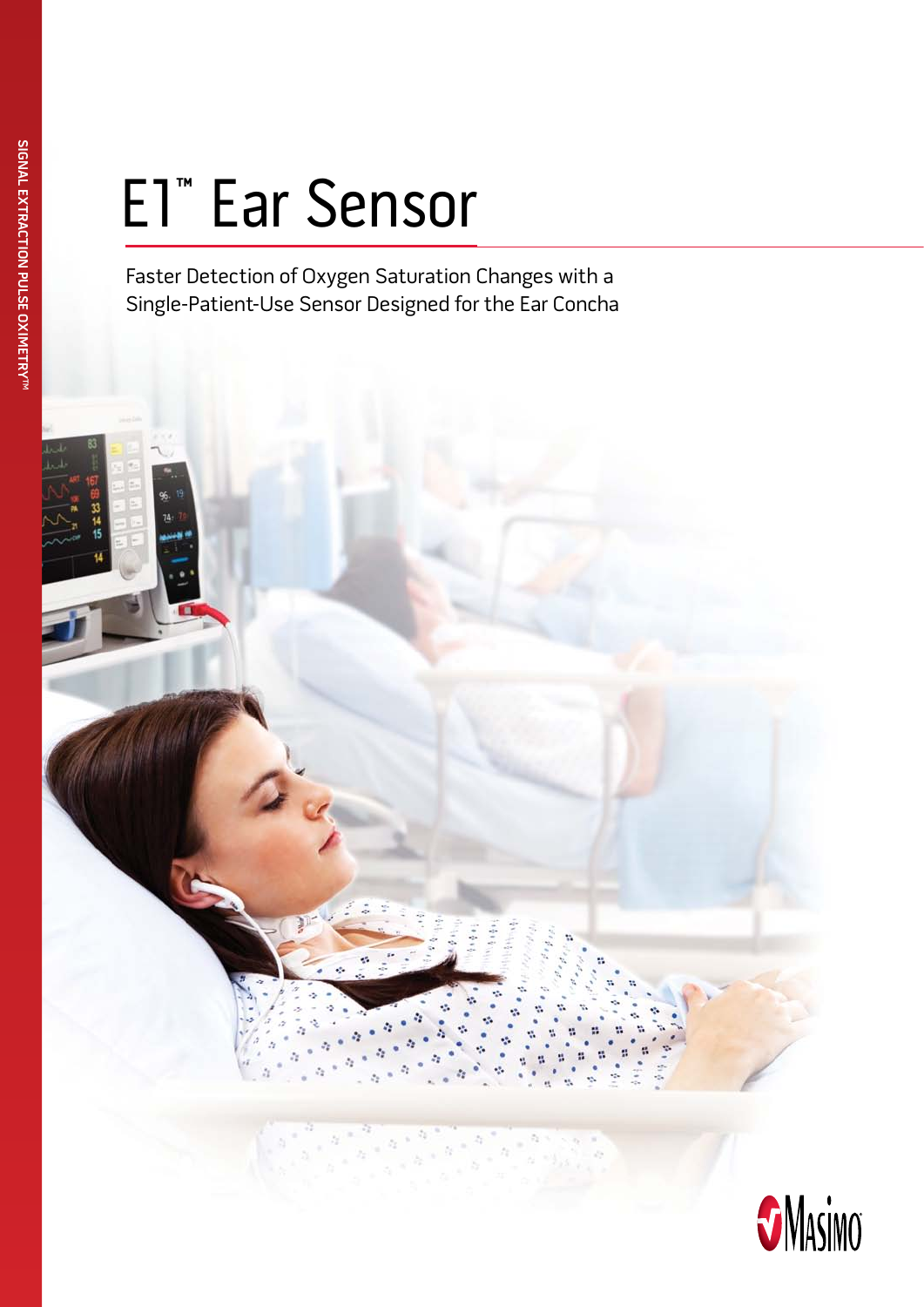### Advantages of Single-Patient-Use versus Reusable Sensors

- **>** Avoids cross-contamination risks
- **>** Reduces complexity of reusable ear sensor management (cleaning, storage, and inter-departmental transport)

# Advantages of Head versus Digit Monitoring

- > Faster detection of desaturation / resaturation compared to digit sensors during low perfusion<sup>3</sup>
- **>** Alternate monitoring site with easy access during surgery, resuscitation, in patients with finger deformities, or when digit access is not possible
- > Offers reliable measurements during extremely low perfusion when Masimo Max<sup>™</sup> Sensitivity setting is not enabled<sup>4</sup>
- **>** Allows for hands-free monitoring
- > Ear site may offer advantages for pleth variability (PVI®) monitoring to help clinicians assess fluid responsiveness<sup>5</sup>

Figure 3. Desaturation of a Healthy Subject with Low Perfusion. In patients with low peripheral perfusion, the E1 Ear Sensor offers (A) faster detection of desaturation events; (B) faster indication of resaturation. The lower the peripheral perfusion, the faster the E1 will indicate saturation / desaturation changes compared to digit monitoring.

## Advantages of Ear versus Forehead Monitoring

- **>** Alleviates known accuracy limitations of forehead sensors including venous pulsations and when patients are in a supine or Trendelenburg position<sup>3,6</sup>
- **>** Provides alternative to digit sensor when forehead site is unavailable (brain function monitoring, cerebral oxygenation monitoring, or neck stabilisation during trauma)

# Advantages of Cavum Conchae versus Ear Lobe Monitoring



Figure 2. The tip of the E1 sensor is placed on top of the high perfusion area in the Cavum Conchae.

# FEATURES AND BENEFITS

- **>** Stays in place more securely than traditional clip-style sensors on ear lobe
- **>** Sensor location offers better perfusion than ear lobe for improved signal quality



"In my experience, the E1 ear sensor detected hypoxemia up to 2-3 minutes sooner, which is critically important during airway management, resuscitation, and inpatient aponea/hypopnea episodes."

#### Dr. Daniel Davis

Contributor on the design of the E1 ear sensor, Professor of Clinical Emergency Medicine Director of the UCSD Center for Resuscitation Science, San Diego, California



Figure 1. This thermographic image shows how well perfused the Cavum Conchae<sup>2</sup> site is compared to outer aspects of the ear.

### Faster response to oxygenation changes during low perfusion.

# E1 Ear Sensor

While Masimo SET® Measure-through Motion and Low Perfusion™ pulse oximetry overcomes the limitations of conventional pulse oximetry and offers 97% sensitivity and 95% specificity for alarms during motion and low perfusion conditions<sup>1</sup>, there are still some advantages to monitoring on the head such as faster response to oxygenation changes during low perfusion and the use of an alternative site when the digit is unavailable.

As a single-patient-use ear sensor that is placed securely in the cavum conchae (the deep hollow near the ear canal opening), the E1 allows clinicians to combine Masimo SET® performance with a reliable alternative monitoring site while minimising cross-contamination.

> Red, orange, and ellow areas show areas of heat due to higher perfusion

Blue, purple, and green show areas of coolness due to lower perfusion



#### Time (minutes)